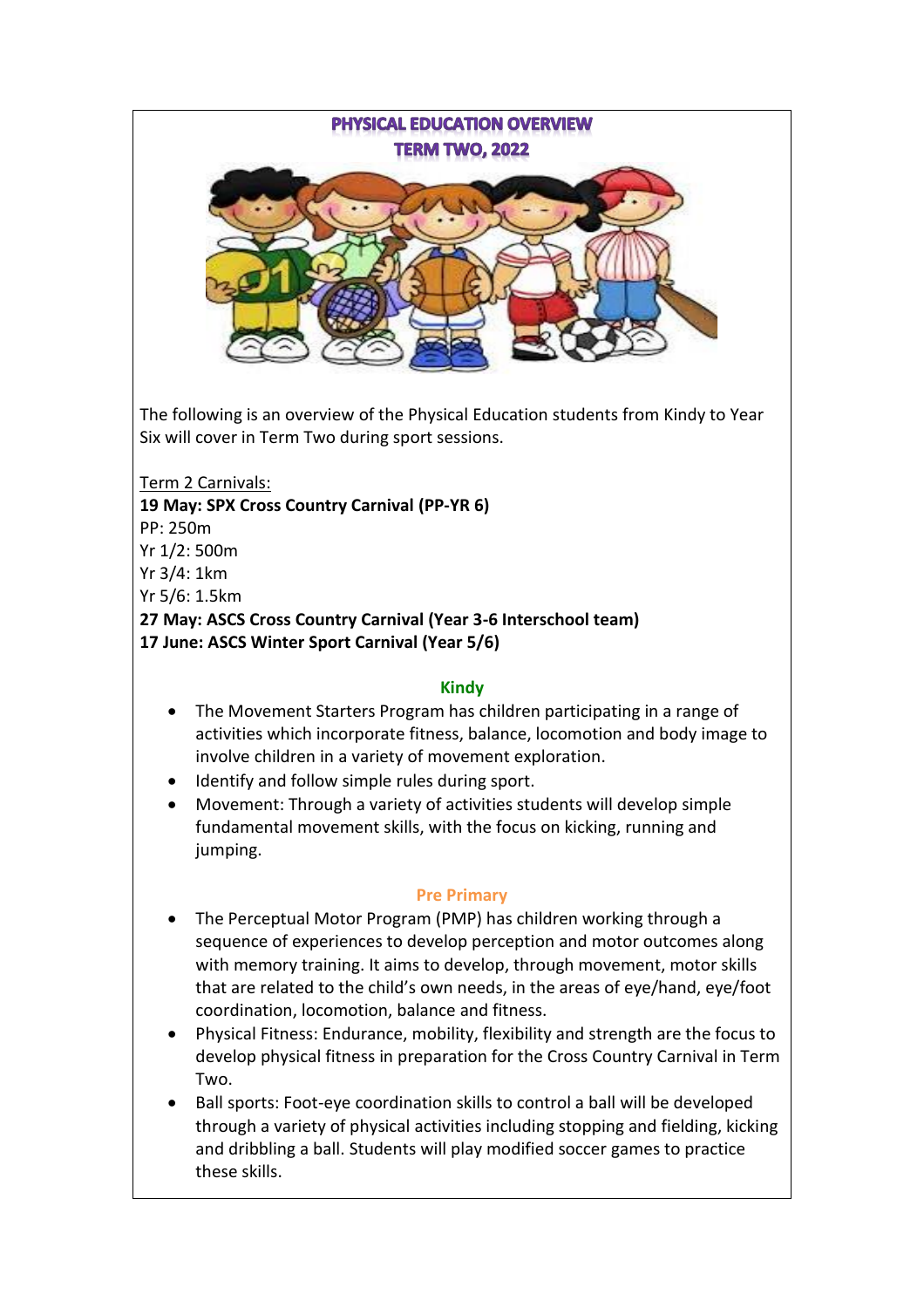• Movement with ropes: Leaping and jumping over ropes will be practiced to extend the movement, agility/control, balance and coordination of the children.

### **Year One/Two**

- Physical Fitness: Endurance, mobility, flexibility and strength are the focus to develop physical fitness in preparation for the Cross Country Carnival in Term Two.
- Movement with ropes: Leaping, jumping and skipping over ropes will be practiced to extend the movement, agility/control, coordination, endurance and fitness of the children.
- Ball sports: Foot-eye coordination skills such as stopping and fielding, kicking at a target and dribbling a ball with the focus on control, will be developed through a variety of activities. Students will play modified soccer games to practise these skills.
- Follow rules whilst demonstrating fair play in partner, group activities and minor games.

#### **Year Three**

- Physical Fitness: Endurance, mobility, flexibility and strength are the focus to develop physical fitness in preparation for the Cross Country Carnival in Term Two.
- Ball sports: Hand/eye coordination skills will continue to be developed through a variety of ball games. Students will play modified games of Netta, with skill focus on passing, catching, shooting and pivoting.
- Movement with ropes: Jumping and skipping over ropes will be practiced to extend the movement, agility/control, coordination, endurance and fitness of the children as part of the Jump Rope for Heart challenge.
- Ball sports: Foot-eye coordination skills such as stopping and fielding, kicking at a target and dribbling a ball with the focus on control, will be developed through a variety of activities. Students will play modified soccer games to practise these skills.
- Following basic rules in a variety of physical activities in ways to keep activities safe and fair.

## **Year Four**

- Physical Fitness: Endurance, mobility, flexibility and strength are the focus to develop physical fitness in preparation for the Cross Country Carnival in Term Two.
- Ball sports: Hand-eye coordination skills will be developed through the stick and ball game of sofcrosse. Catching, throwing, defending and shooting will be developed through skill sessions and game play.
- Movement with ropes: Skipping with ropes will be practiced to extend the movement, agility/control, coordination, endurance and fitness of the children as part of the Jump Rope for Heart challenge.